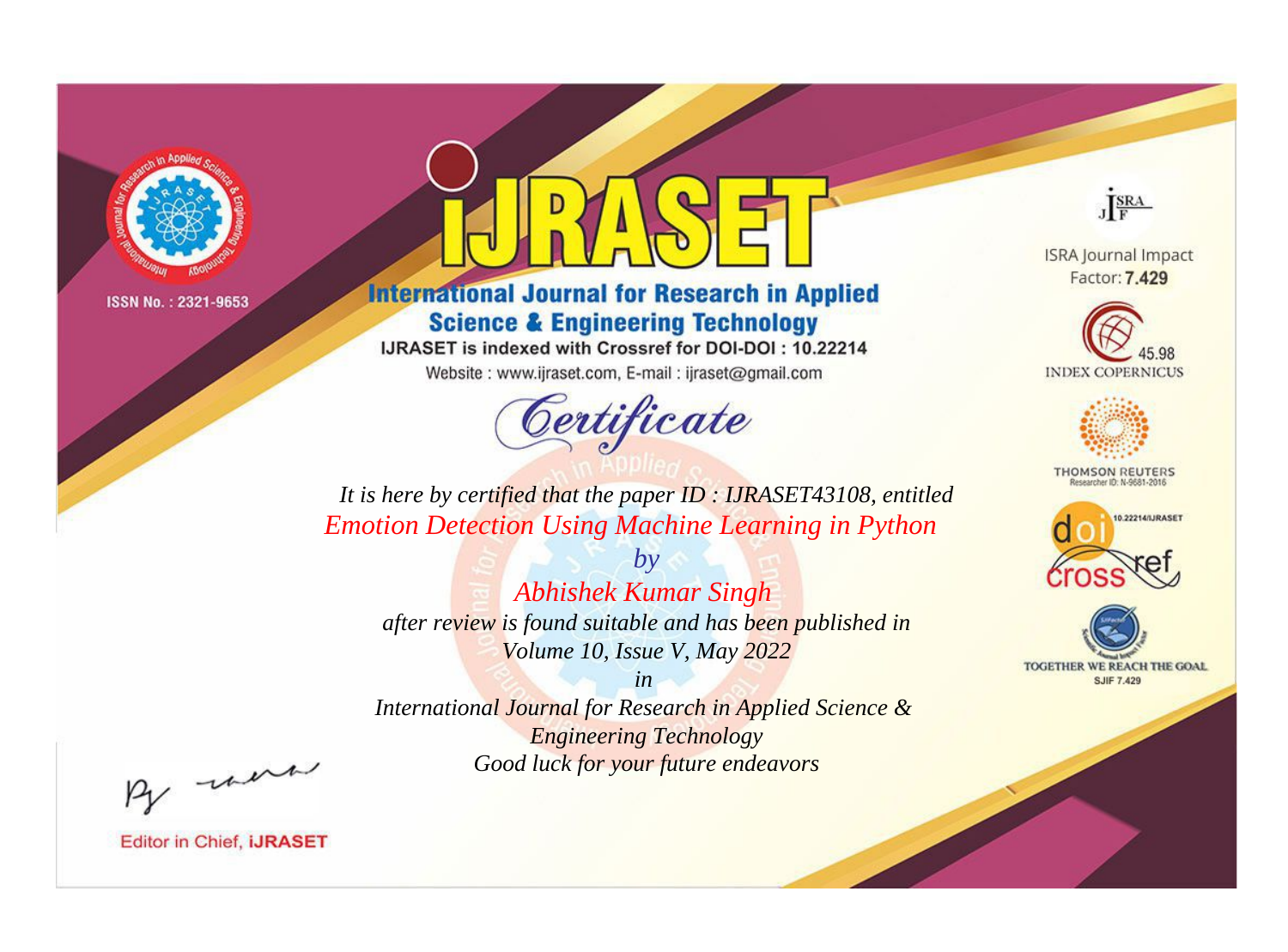

# **International Journal for Research in Applied Science & Engineering Technology**

IJRASET is indexed with Crossref for DOI-DOI: 10.22214

Website: www.ijraset.com, E-mail: ijraset@gmail.com



JERA

**ISRA Journal Impact** Factor: 7.429





**THOMSON REUTERS** 



TOGETHER WE REACH THE GOAL **SJIF 7.429** 

It is here by certified that the paper ID: IJRASET43108, entitled **Emotion Detection Using Machine Learning in Python** 

 $b\nu$ Arvind Kumar Maurya after review is found suitable and has been published in Volume 10, Issue V, May 2022

 $in$ International Journal for Research in Applied Science & **Engineering Technology** Good luck for your future endeavors

By morn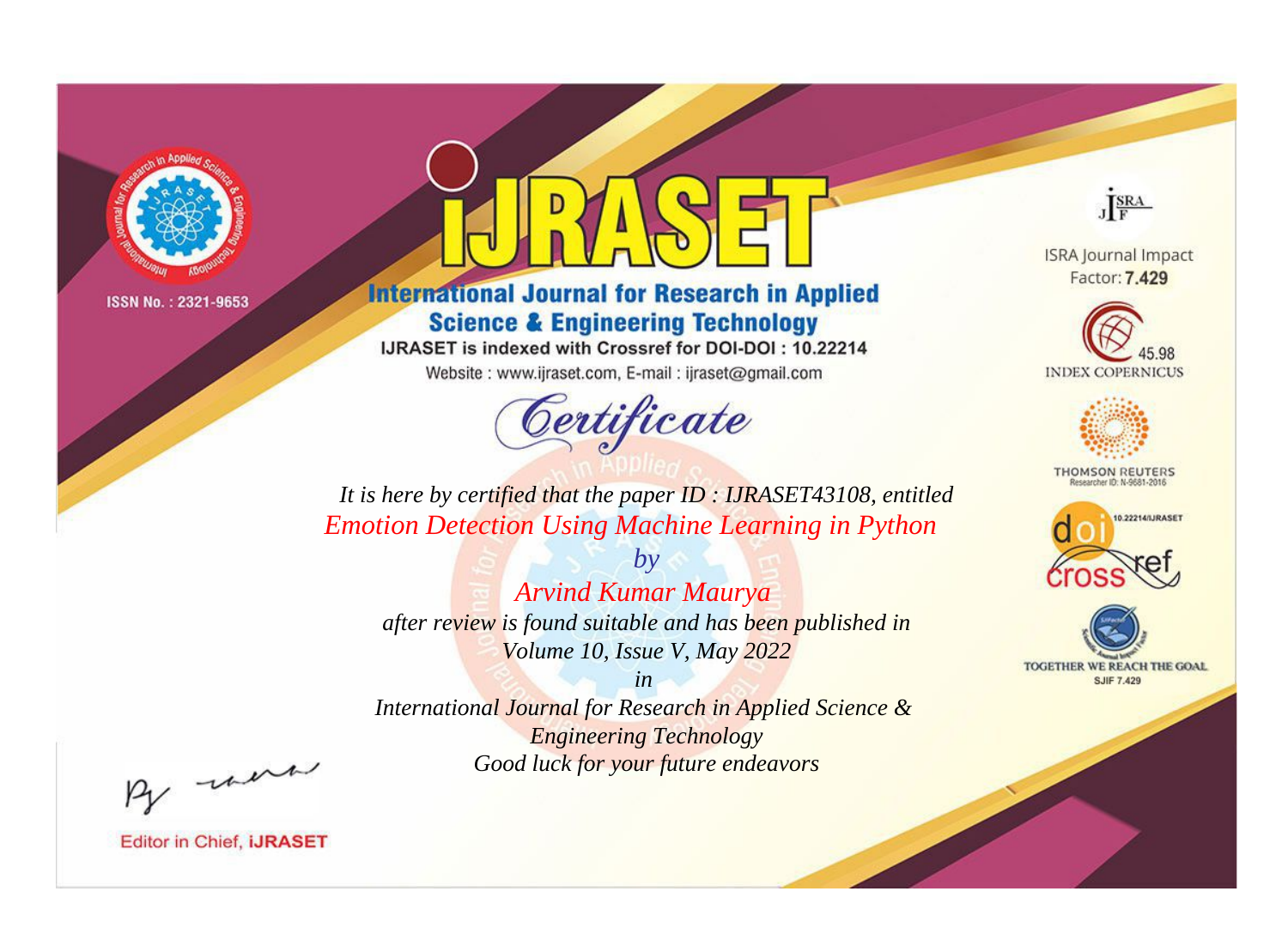

# **International Journal for Research in Applied Science & Engineering Technology**

IJRASET is indexed with Crossref for DOI-DOI: 10.22214

Website: www.ijraset.com, E-mail: ijraset@gmail.com



JERA

**ISRA Journal Impact** Factor: 7.429





**THOMSON REUTERS** 



TOGETHER WE REACH THE GOAL **SJIF 7.429** 

*It is here by certified that the paper ID : IJRASET43108, entitled Emotion Detection Using Machine Learning in Python*

*by Shashwat Singh after review is found suitable and has been published in Volume 10, Issue V, May 2022*

*in* 

*International Journal for Research in Applied Science & Engineering Technology Good luck for your future endeavors*

By morn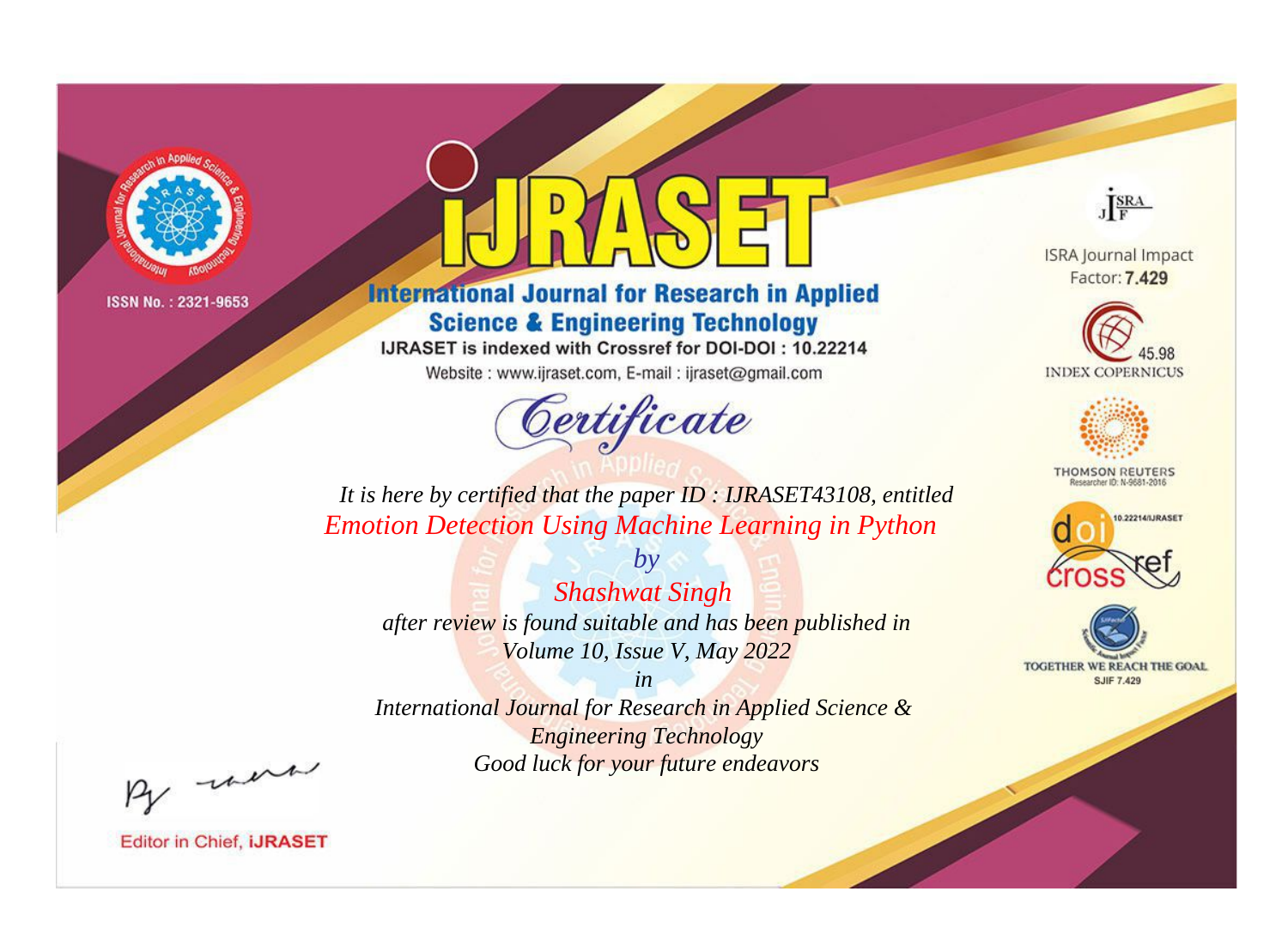

# **International Journal for Research in Applied Science & Engineering Technology**

IJRASET is indexed with Crossref for DOI-DOI: 10.22214

Website: www.ijraset.com, E-mail: ijraset@gmail.com



JERA

**ISRA Journal Impact** Factor: 7.429





**THOMSON REUTERS** 



TOGETHER WE REACH THE GOAL **SJIF 7.429** 

*It is here by certified that the paper ID : IJRASET43108, entitled Emotion Detection Using Machine Learning in Python*

*by Aditya Shahi after review is found suitable and has been published in Volume 10, Issue V, May 2022*

*in* 

*International Journal for Research in Applied Science & Engineering Technology Good luck for your future endeavors*

By morn